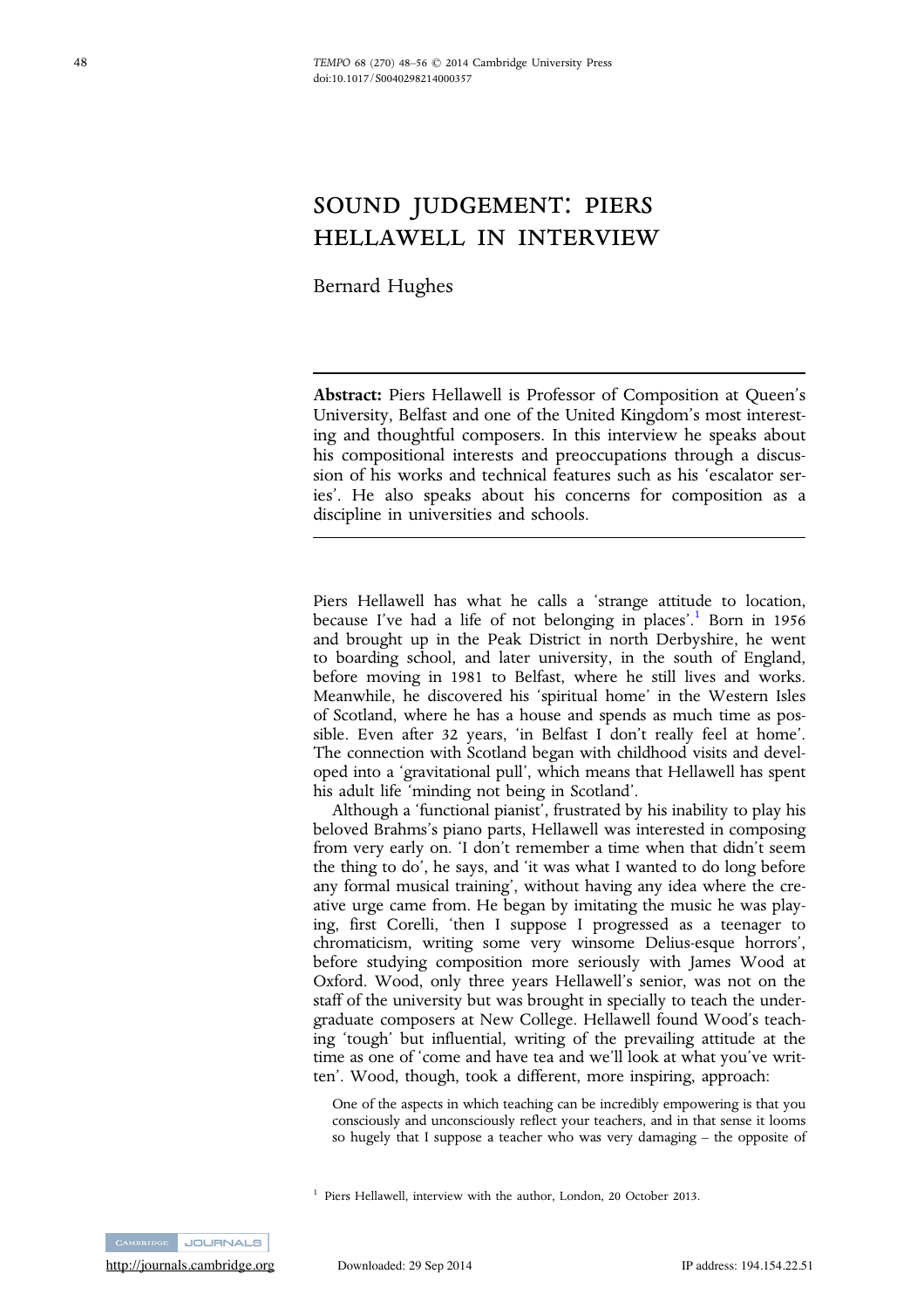James – would probably produce negative strategies. But the things he did that were wonderful I find myself doing. He was a student of Nadia Boulanger and she made them do species counterpoint and he made me do it, and I now make my first year students do it.

After three years as an undergraduate, Hellawell embarked on 'an illadvised further three years doing a research topic which didn't work out', studying cyclic unification trends in late eighteenth-century music. When the job of Composer-in-Residence at Queen's University Belfast came up, in 1981, it was 'a kind of airlifting out, a relief that I didn't have to finish this thing'.

I was interested in whether the move to Belfast was purely because of the Queen's job, but Hellawell says 'it was definitely psychological as well. [Oxford] just felt very suffocating. I thought I needed to live in an ordinary place'. Of course, Belfast was not an ordinary place in the 1980s – a time of sectarian violence and political emergency. Hellawell went there with 'a certain amount of trepidation' but insists he is 'a stout defender of Belfast', describing it as 'a warm place, people take you as they find you'. He adds, 'I'd still rather be in Scotland, but that's no secret to anybody'.

I ask Hellawell whether the separation from the mainstream of musical life in Britain has affected him at all.

Everything in life is a trade-off. I forfeit lots. You have to run far harder to keep up, people forget about you, if they ever cared; you get out of touch with people who are important in your field. The positives are that I'm better in a place where I bump into people I know, old students, someone from the symphony orchestra. I find London very intimidating because it doesn't seem to belong to anybody whereas Belfast has a strong sense of local identity.

The critic Stephen Johnson, in liner notes for a Hellawell CD, wrote that Hellawell 'entered the 1980s with the sense that he was facing a musical crisis'. <sup>2</sup> Hellawell says that that should really refer to the mid-1980s, but that there was certainly a crisis. 'The crisis was a reaction against European modernism. In 1985 I stopped writing, I didn't write anything for a year'. But he feels it was 'a good time to have a crisis', at a stage before he was well known, having seen other composers work through crises in full public glare. Hellawell found his way out of the crisis by reconstituting his compositional language, starting from two disparate sources: Balinese gamelan and Irish traditional music. Although these musics helped Hellawell out of his impasse, neither are particularly audible in his music of the time, and the influence was felt in unlikely ways. With Irish music, which Hellawell would go and hear in pubs, he delighted to find that 'the instrumentation was entirely aleatoric, decided randomly by who turned up', unlike the great attention paid to instrumentation in classical music. The result was that 'the colour was fantastic and varied'.

The interest in gamelan – Hellawell played the Balinese instruments brought to Belfast in the 1980s by Professor John Blacking – resulted in more tangible expression in his work, albeit below the surface. 'What interested me were the modal limitations of the five-pitch scale'. Hellawell took the pitches and made them into a grid and, in a kind of total-serial way, used the grid to provide rhythmic values as well as pitches. The pitches were 'distorted away from any gamelan flavour' by adding accidentals to the (almost) pentatonic Balinese original. This all resulted in the piece Sound Carvings from Rano Raraku (1988), for flute, percussion, piano and double bass, the first of a series of pieces

<sup>&</sup>lt;sup>2</sup> Stephen Johnson, liner note to Sound Carvings. Metronome, MET CD 1029, 1998.

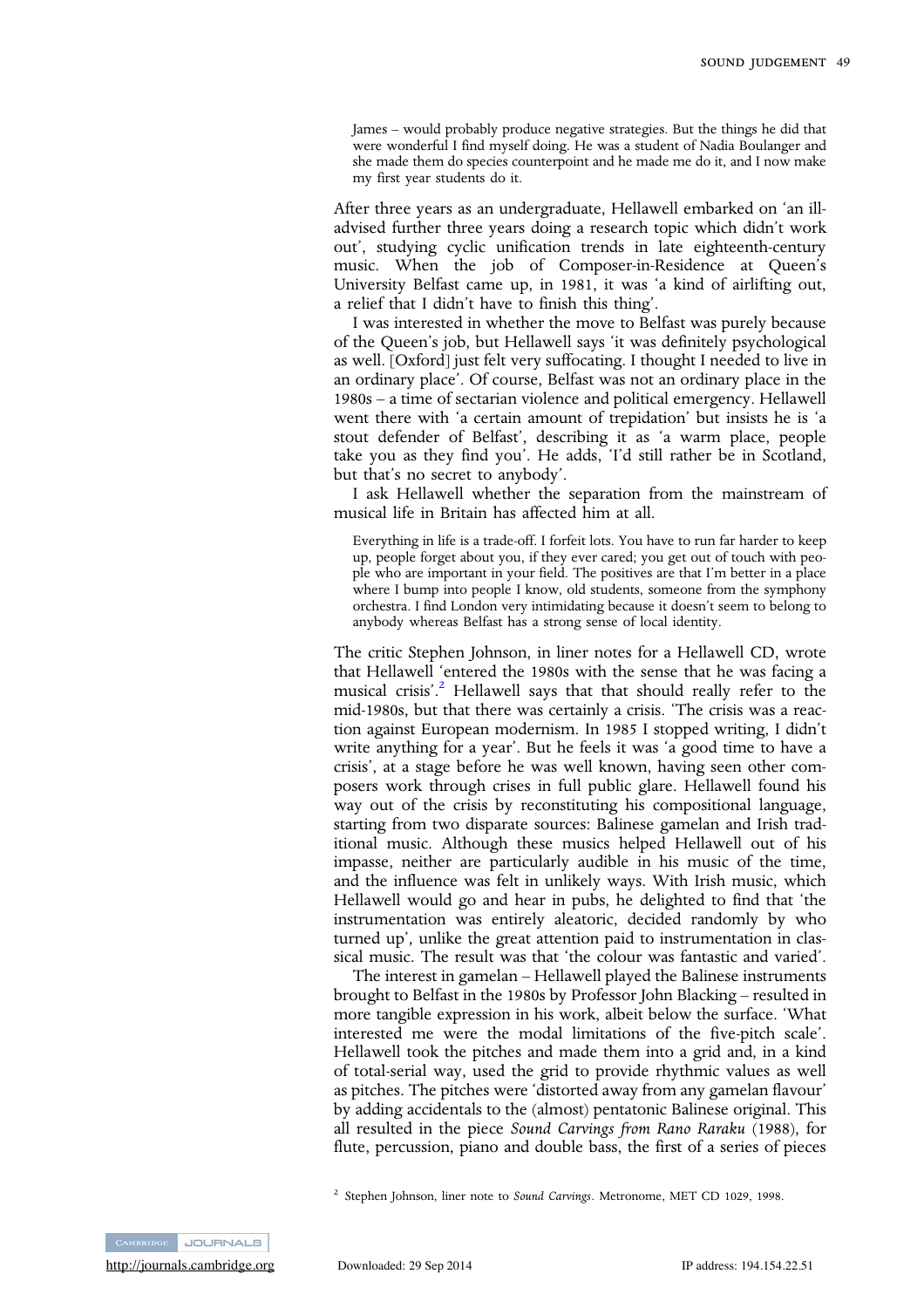sharing the title 'Sound Carvings', which will soon number five. Sound Carvings from Rano Raraku is the most process-led piece Hellawell has composed, which he feels has 'a sort of freshness' but is also worried 'that it does sound a bit manufactured'.

Hellawell has a striking analogy for the development of his technique: that of making a pizza. 'You come up with a sort of raw pizza where you've got all these ingredients and they're fresh but they are at least separable and on the surface; you then bung it in the oven by being a composer for a few years, and what you come out with is all glued together and rounded in a new way, but has lost something in the process. That's the time you have to look around and have another crisis'. He finds the early pieces of such a process to be potentially 'formulaic' but interesting; later on the pieces are better made, 'more rounded', but lacking the freshness of the original conception. But nonetheless, 'technique can dig you out of a crisis', as long as it has room within it for intuitive decisions.

There was a second crisis, this time identified by the composer himself as 'a deep upheaval in my personal landscape', between 1998 and 2005, encompassing the composing of the orchestral works Inside Story for the Proms in 1999 and Cors de Chasse in 2003. He now feels that upheaval less; his sense is that it refers to 'the moving out of a rather padded landscape to something a little harder in edge', while qualifying that the sound worlds of the resulting pieces are 'hardly Lachenmann'. It is certainly true that Inside Story, for example, is almost lush in comparison with the harder-edged Dogs and Wolves, and Hellawell has said that since the early part of the century he has been interested in fragmenting the sound-mass of the orchestra.

\*

Hellawell has written amusingly in a blog about the awful experience for a composer of being asked, 'So – who are you like?'<sup>3</sup> A better question, he feels, would be 'with what is your work concerned?' The obvious question, then: with what is his work concerned? The two main answers are a sense of narrative line within a piece (which is why there is little if any recapitulation or return in Hellawell's music) and 'evocation, the conjuring up of an atmosphere which wouldn't exist unless you were listening to the piece'. And it all comes down to harmony: 'I've always been concerned about harmony. I sometimes wish I didn't care about harmony so much, but I do. I don't like pitched music that doesn't sound as if it cares about harmony'. He goes even further, saying that creating a 'convincing harmonic discourse remains the giant issue for the composer of pitched music'.

Another recurring preoccupation is a constructional principle Hellawell calls 'off-shore' movements, in which the relationship between smaller movements ('islands') and the main movements of a piece becomes a structural foundation. It can be seen in pieces as diverse as the delightful string quartet The Still Dancers (1992) and the quasi-clarinet concerto Agricolas (2008). When surveying his own music for a lecture recently Hellawell realised that these islands were often delineated by distinct timbral identities and frequently characterised by experimental techniques or unusual combinations, separate from those of the main movements. 'I realised this was an enormous thing of which I'd been unaware for 20 years'.

<sup>&</sup>lt;sup>3</sup> Piers Hellawell, 'Who are you like?' – A Blog about Influence,  $\frac{\text{http://www.piershellawell.}}{\text{http://www.piershellawell.}}$ com/writings.asp?ARTICLE=8> accessed 25 October 2013.

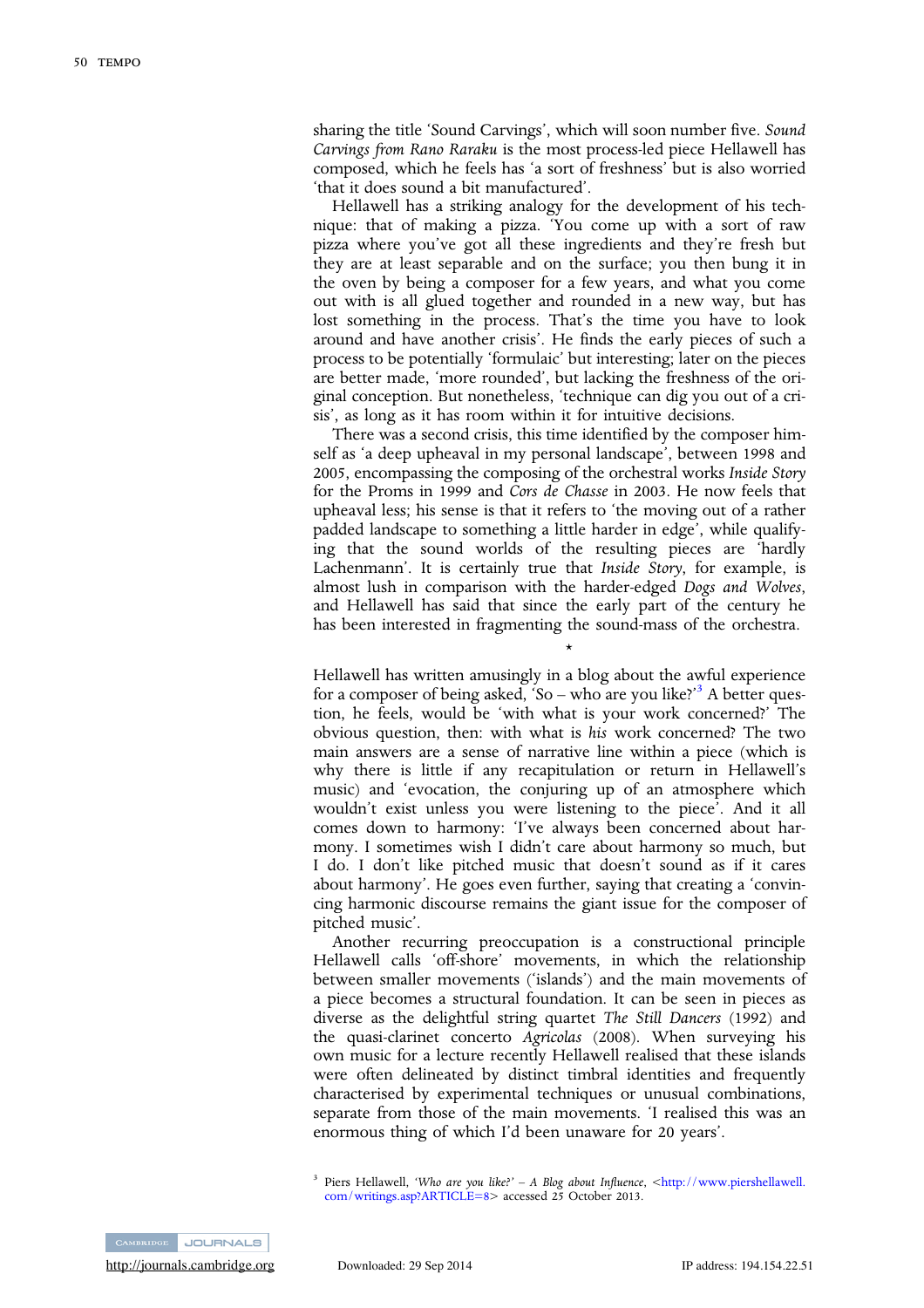In The Still Dancers, for example, an extremely attractive piece, immediate but elusive, each of the three movements is introduced by an 'invocation' section, of timbral novelty, in which the strings are played with chopsticks, or have paperclips attached just beyond the end of the fingerboard, making them similar in sound to the mbira. These lead into the main body of each movement, which is characterised by conventional playing. Similarly, a recent work, atria (2013) for cello and piano, has three main movements (numbers 1, 3 and 5) with conventional instrumental timbres separated by experimental interludes 'using sub-harmonics and clothes pegs and stuff on the instruments'.

I ask how these timbral innovations come about: are they the result of collaboration with performers? The answer is: not initially. 'I usually start with a string instrument at home. I remember the paper-clips thing, which I'm very proud of, because it has a sort of gamelan effect'. Hellawell was working on another idea, using multiple bows, which turned out to be fruitless. 'In frustration I looked around and saw a paperclip and picked it up and ... eureka!'

Hellawell compares the balance achieved between the 'off-shore' and 'main' movements with the artist Mondrian's idea of equilibrium in his line-and-coloured-square paintings. Mondrian, according to Hellawell, said that 'two objects of different weight could be in equilibrium, though not in symmetry – when the slighter one is bright and the bigger one dull, for example. This struck me as massively more satisfying than the symmetry with which so many are musically obsessed'. The reference to Mondrian is surprising, since there is something 'messier' and more freewheeling about Hellawell's music than the obsessive order of Mondrian's later painting.

The off-shore islands idea is also seen in two of Hellawell's choral works, Isabella's Banquet (2010) and The Hilliard Songbook (1995). In Isabella's Banquet, an enterprising setting of texts taken from Mrs Beeton's Book of Household Management (1861), the interstitial movements reduce the texture to two voices, in a note-against-note counterpoint that calls to mind the species counterpoint Hellawell studied at Oxford (Example 1). I wondered how the intervals are controlled in these passages, without the strict rules of species counterpoint. The answer is that it is done entirely intuitively, without any modal references, but 'the great thing about species is it trains you to care, albeit with someone else's rules, about intervals. Thereafter you can care with your own values'.

\*

In recent years, several of Hellawell's pieces have used a technical device of his own invention that he calls the 'escalator series', which he first used in Cors de Chasse (2003), a scintillating concertante work for solo trumpet, trombone and orchestra. It came about through Hellawell's preoccupation with harmony. 'It seems to me organising pitches is a kind of given for what I do. And once you organise pitches you must be concerned about the sequence of them because music unfolds in time'. This concern with harmonic progression and impetus goes back to the 1990 work for violin and orchestra Quadruple Elegy. At the time Hellawell was listening to blues musicians like Albert Collins, Robert Cray and Eric Clapton, and found that he 'envied a harmonic language which actually *needed* the next chord', in terms of standard blues progressions. Quadruple Elegy is built on blues-derived chords – especially the last movement, and first written, 'Jan Palačand the Flaming Skier' – but Hellawell found that he 'couldn't emulate the sense of need as soon as I chromaticised the harmonic language'.

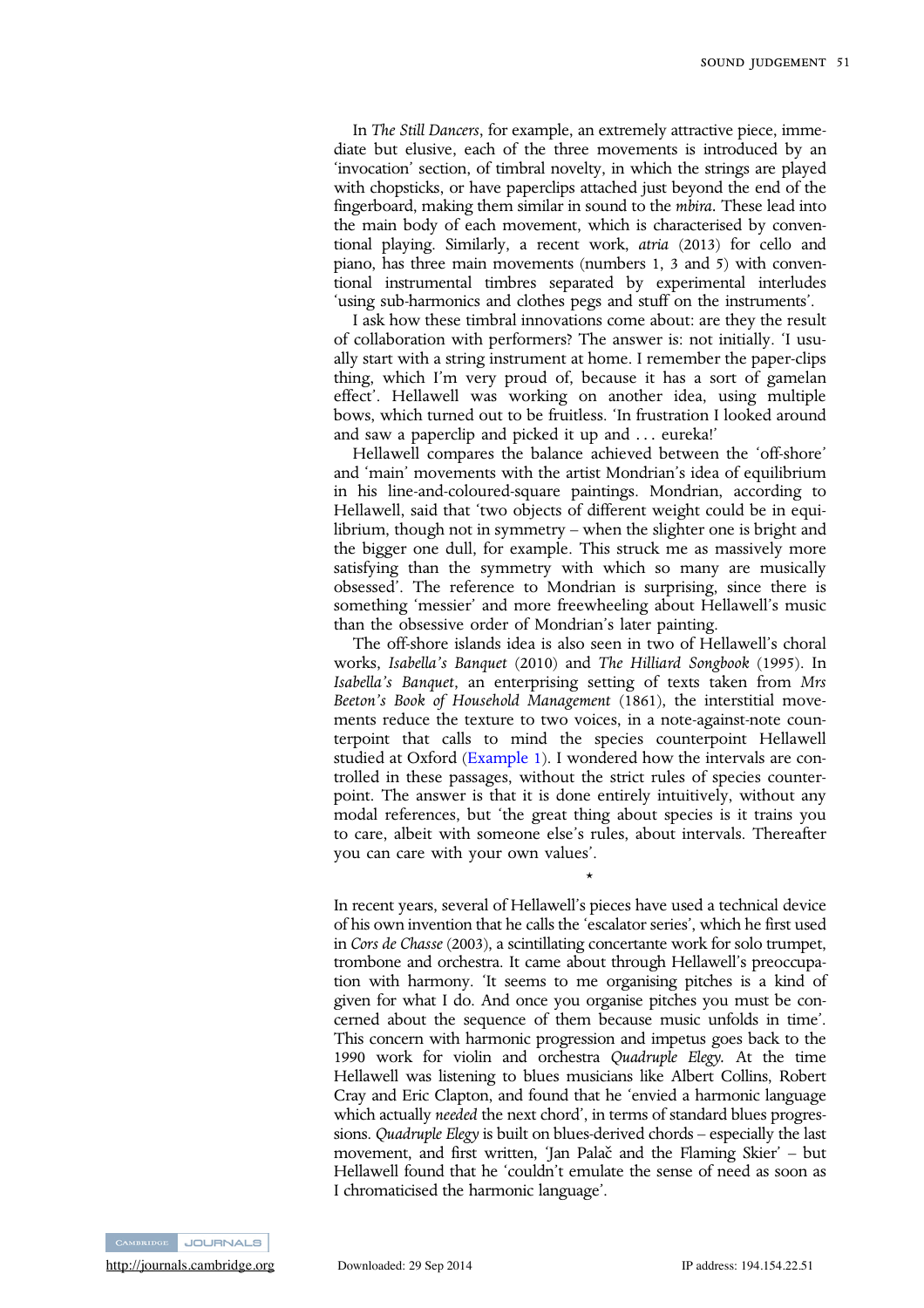

## Example 1:

Hellawell, Memorandum I from Isabella's Banquet. © Copyright by Peters Edition Limited, London. Reprinted by kind permission of Peters Edition Limited, London.

Thirteen years after Quadruple Elegy, composing Cors de Chasse, Hellawell still felt the need for harmonically necessary progressions. He describes writing a passage for bass trombone and tuba, a series of dyads that come at the end of a section.<sup>4</sup> Subsequently he looked back at these bars 'and I noticed that the last of the seven dyads sort of prepared the way for a repeat of the first, only a tone higher. And then it would all play again, and that could happen infinitely. So I later implemented it as a kind of chaconne, but whereas the traditional chaconne goes round on the same pitches, this one is repeated progressively higher'. And, like an Escher staircase, although it constantly ascends, the use of octave displacement prevents it always sounding higher.

Example 2 shows the escalator series for Cors de Chasse and Example 3 shows the first appearance of the series in the full score, with the note numbering added. In each repetition of the series, the note lengths are augmented, resulting in a large-scale written-out rallentando.

In the decade since this first appearance, Hellawell uses an escalator series in many of his pieces. But almost immediately Hellawell's intellectual restlessness led him to develop and alter the technique. In Cors de Chasse the series is very much on the surface of the music (as can be seen in Example 3), but in later works, such as in Minnesang (2011) for bass clarinet and piano, it is submerged into the texture. In Piani Latebre for solo piano (2010) the series is segmented, with the segments coming back in a different order in later repetitions of the series. This is also the first appearance of the series outside an orchestral texture; Piani Latebre deals with the problem of 'stating [the series] while the other fingers did other stuff'. The escalator series is also used in Hellawell's current piece, a PRS New Music Biennial Commission for the improvisation trio Bourne Davis Kane (BDK), a jazz trio of piano, bass and percussion. The piece, which will be the latest in the Sound Carvings sequence, includes a set of variations in which the chords of the series, instead of being presented in straight sequence, emerge in what Hellawell describes as 'a more "crab" fashion': 1(234), 2(345), 3(456), 4(567), etc.

Lately, Hellawell has been publishing short online essays addressing aesthetic issues in music.<sup>5</sup> In the second essay he speaks about his music creating 'an experiential journey' that 'involves trying to

\*

Cors de Chasse, bars 161–162.<br>At the time of writing there are four: 'Sound Judgement, Sound Systems' <http://www. youtube.com/watch?v=Iy\_o26C7KCw>, 'Seriously Popular Music' <http://www.youtube.com/watch?v=4F6iW5w2eqw>, 'Whose Past is it anyway?' <http://www.youtube.

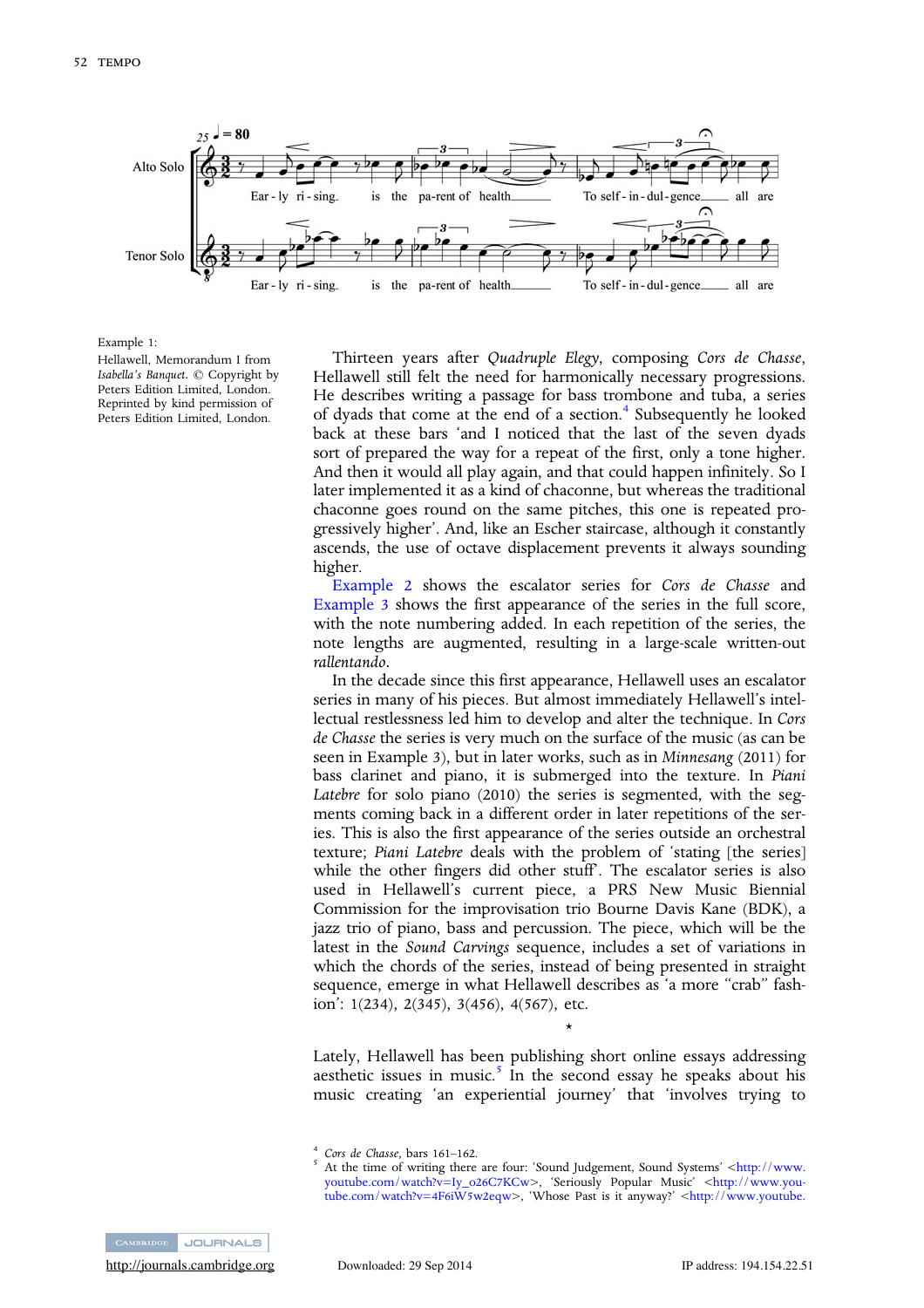

Example 2: Hellawell, Cors de Chasse, escalator series.

balance expectation with surprise'. How does this balance work? 'I became really interested in viewing the way music behaves as according to information theory, about high and low redundancy'. In this theory, events that entirely meet our expectation have 'high redundancy', while events that are surprising and have no basis for being expected have 'low redundancy'. 'Basically the doctrine says that the further outside mechanical expectations an event is, the less redundant it is, and the more information it has. This idea is set out in a 1967 book by the American musicologist Leonard Meyer, with which Hellawell has been fascinated recently.<sup>6</sup>

How does this impact on Hellawell's own writing? 'I'm very concerned about flow, how a piece unfolds rhetorically. I'm concerned not to be short-winded, or long-winded. I worry about, "has this gone on long enough, or is it too long?"' This understanding of music leads Hellawell away from both minimalism – music that 'by its very discourse draws upon high redundancy' – and 'a music which is completely zero in redundancy and has a constant series of avant-garde noises that cannot be predicted from the previous one'. It is summed up in a sentence by Leonard Meyer: 'It is probable that new music angers listeners not because their aesthetic sensibilities are offended but because their psychic security – their sense of control – is seriously threatened'.<sup>7</sup>

I ask about Hellawell's relationship to music of the past, something he addresses in 'Whose past is it anyway?' His music does not make much overt reference to old music, but neither does it violently reject the past in the manner of the post-war avant-garde. Hellawell claims that 'I'm most kept awake by a sensation of my own timid, unadventurous traditionalism, being hampered by past discourse'. The past is present in his music, he says, at a deep level of prosody and rhetoric, building to climaxes, and quasicadential tensions in the harmony. His rejection of the past can be seen in his mistrusting 'the tendency to return to material later in a piece – I prefer the 'progressive' idea of a work's argument being a journey: 1-2-3 rather than  $1-2-1(a)$ , and in his structural 'islands', which do not have classical ancestry.

In 'Sound Judgement, Sound Systems', Hellawell maintains that 'the serial method has given a modern legitimacy to composers' background workings' and that 'the underwear of composition is frequently worn on the outside nowadays'. So what about his own underwear: what are Hellawell's working methods? 'I start [a new piece] with a walk', he says, before working 'on a bit of 24-stave paper, with a pencil, trying to establish opening territory'. He usually writes a piece sequentially from beginning to end, but the first sketched idea is



com/watch?v=oYtjQn\_-fLQ>; and 'Victims of Style, and other stories' <http://www.you-

tube.com/watch?v=PBxctJTuntk>. Accessed 23 October 2013. <sup>6</sup> Leonard Meyer, Music, the Arts, and Ideas (Chicago: University of Chicago Press, 1967). <sup>7</sup> Meyer, Music, the Arts, and Ideas, p. 278.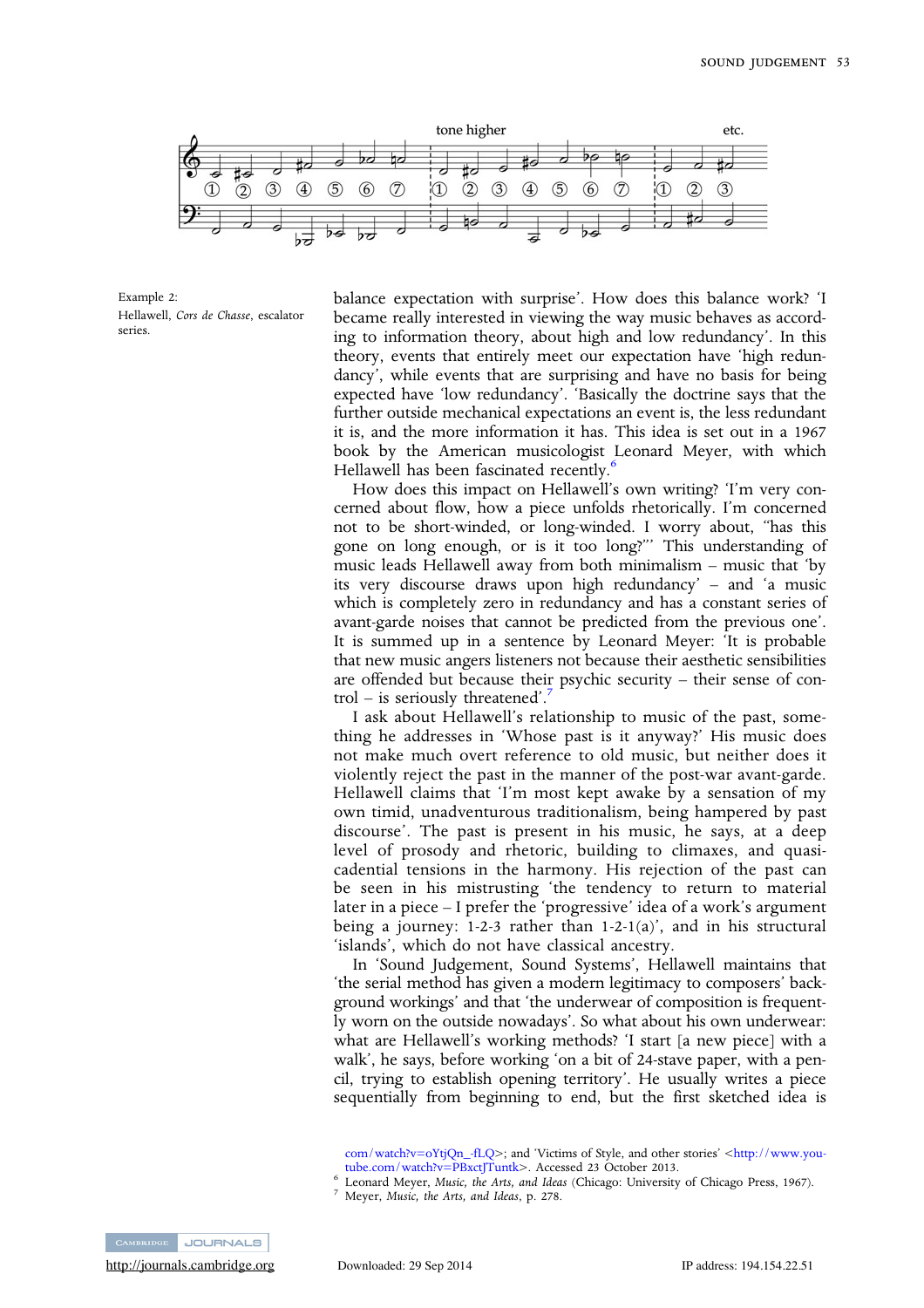

Example 3:

Hellawell, Cors de Chasse, bars 172– 176. © Copyright by Peters Edition Limited, London. Reprinted by kind permission of Peters Edition Limited, London.

often not used at the very beginning of the piece, 'the initial version ending up as second or third iteration'. Does he start with pitches? 'I sometimes use a squiggle map of blocks and circles but they never work really, and I get impatient to decide notes'. Once he is up and running 'I get impatient to start a Sibelius document. Periodically I do return to the paper to start new sections. I always date the handscribbles and never get rid of them!'

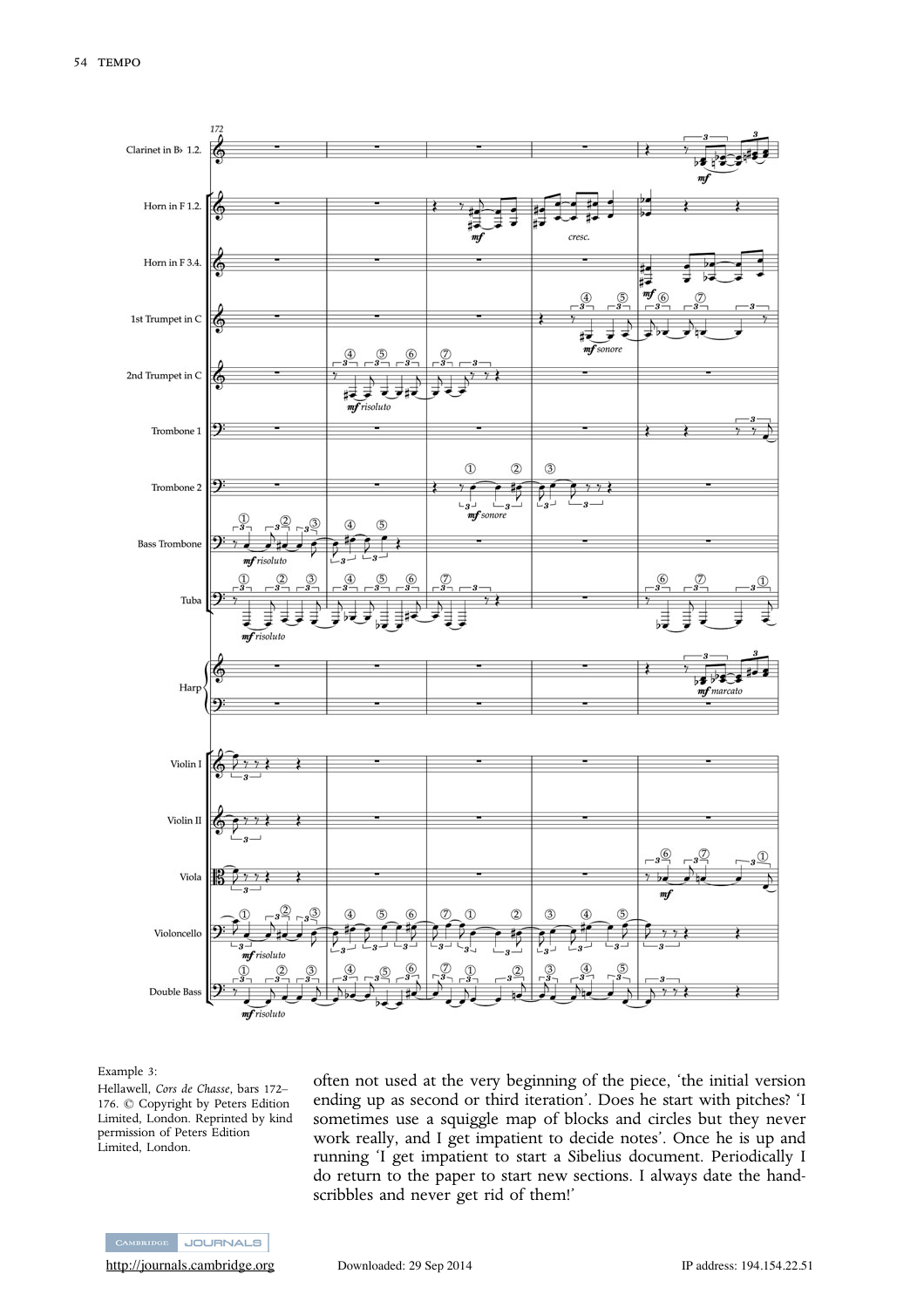He has not always worked this way. Cors de Chasse was a significant piece, not just in introducing the escalator series, but in changing Hellawell's working methods.

I wrote the first half of Cors de Chasse on the page and then transferred it [into Sibelius]. And then at one point there is a string chord and I just threw it down. I always go to the piano to verify, and actually it was okay. And I thought 'I'll go on' and from about [bar 155] I stopped going back and writing it in by hand. So if I dig out the pages, [the full pencil score] stops there. There are plenty of scribbles but the complete scoring conked out there.

Since that point, the Sibelius software has been a crucial part of Hellawell's compositional method, and he accepts that it has changed how he works. He particularly likes the ability to judge pacing through using playback, however inauthentic the actual sounds are, and the opportunity to make edits to a score: 'often I think a section is finished and I come back to it and have to put more in'. And in practical terms he enjoys the ease with which one can send music files to collaborators.

But although it is a part of his own working method, Hellawell is suspicious of Sibelius's usefulness in the hands of students, to the extent that he forbids his first and second year students to use the program, instead insisting they hand-write their scores. 'There's no way that a student, unless they are highly evolved, has the ability to hold their own in terms of their ideas, instead of being pushed around by [Sibelius]. A blank manuscript page is genuinely that, but a blank Sibelius page is loaded with assumptions: that you will be using periodic rhythms and key signatures and stuff like that'. Hellawell finds that the more experimental he wants to be, the more difficult it is to notate his ideas, citing Maquette (2005), written for the organisation Contemporary Music for All (COMA), which has some instruments with an underlying 3/4 pulse and others in unmetred music over the top. He also feels using software 'kills instrumentation – it's hugely damaging'. He counters this by introducing his students to real instruments, to 'feel the weight of the baritone sax, that sort of physicality'. In the Queen's composition course Hellawell says he has 'tried to produce some kind of composition journey that isn't style specific. What I want to do is provide them with tools which enable them to grapple with where we are and where they are as composers. And every year this becomes a bit harder'.

In concluding, I wanted to know if Hellawell feels conscious of creating an oeuvre – whether there is any kind of structure to his career – or if it is just a series of pieces dictated by circumstances. He says he is aware of his work falling into groupings that match the decades of the 1980s ('exploratory'), the 1990s ('mellower') and the 2000s ('more astringent'). However, his career is 'probably more a single search to write a good work', something he feels he cannot say that he has succeeded in achieving fully yet. I feel that Cors de Chasse, besides being a significant work, is also a work that has a thrillingly engaging surface, but also a carefully weighted harmonic and temporal structure. Hellawell says that, with a broadcast forthcoming, he has revisited the work and found he was 'well pleased, I must admit, with the harmonic flow'.

\*

Above all, Hellawell says that 'the springboard for any and every new project is collaboration with an artist'. There have certainly been a number of fruitful associations with, amongst others, the Schubert Ensemble, the Fidelio Trio and, recently, cellist and